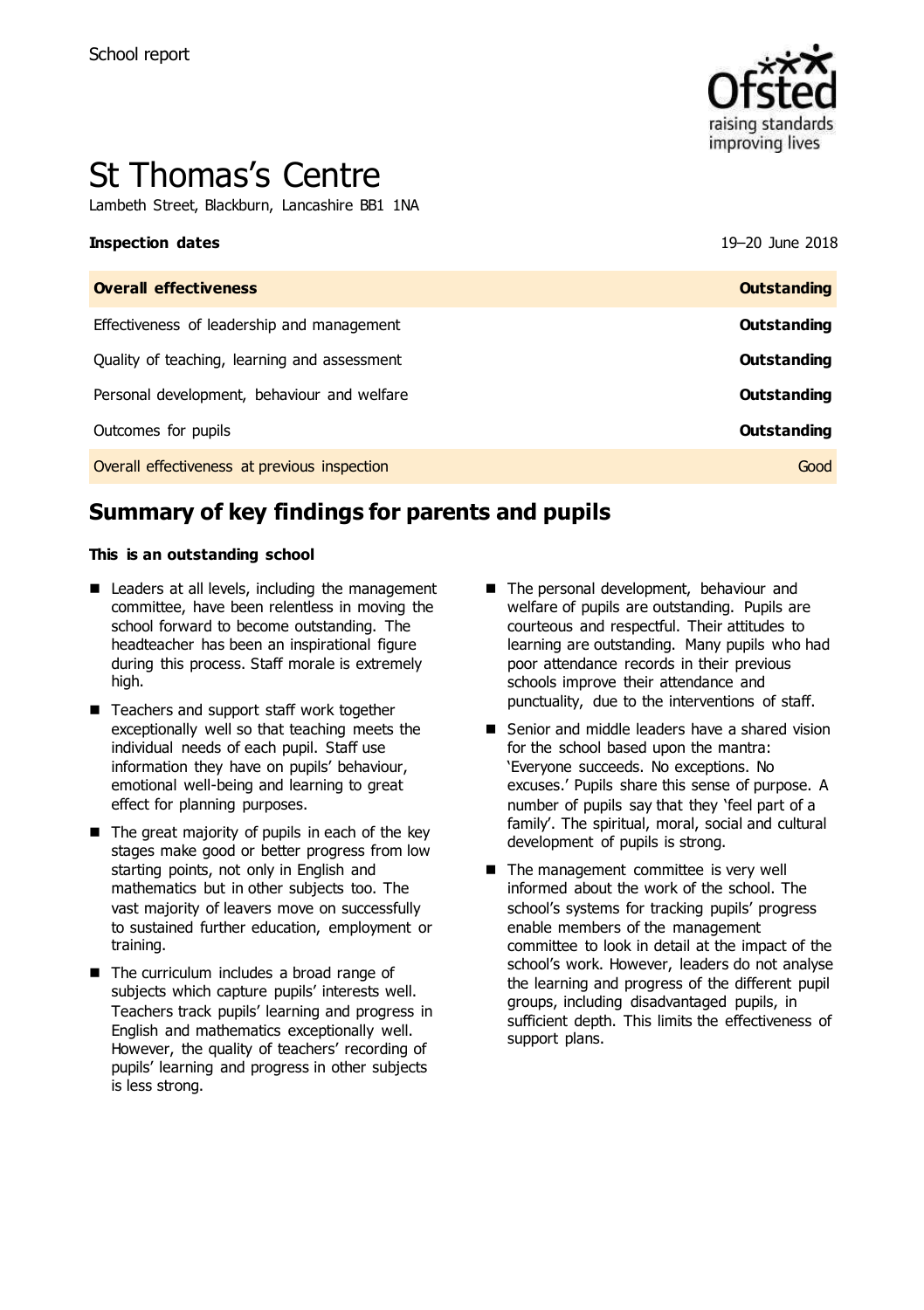

# **Full report**

### **What does the school need to do to improve further?**

- **Further improve the quality of teachers' assessment and recording of pupils'** achievement in other subjects to match that in English, mathematics and science.
- Sharpen systems to check on pupils' progress by ensuring that:
	- leaders use existing pupil-level information already gathered to analyse the performance of different groups, including disadvantaged pupils
	- the management committee have access to this information so that members can check on the impact of agreed actions to improve the attendance, behaviour and learning of the different groups.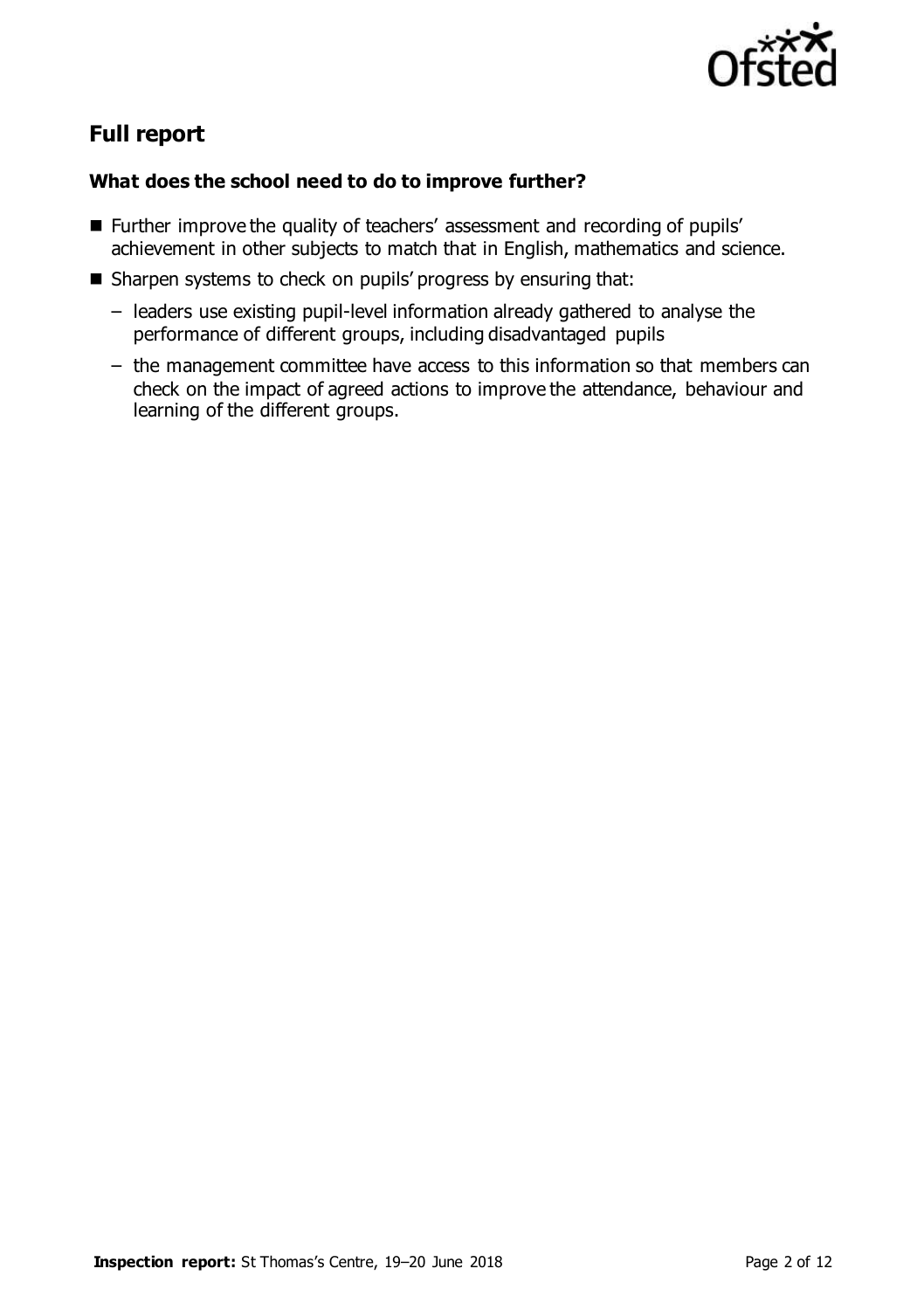

# **Inspection judgements**

#### **Effectiveness of leadership and management Cultum Outstanding**

- The headteacher and other leaders have been too modest in their self-assessment that the overall effectiveness of the school is good. Inspectors have compelling evidence to judge that the school is outstanding.
- The school is regarded as an invaluable asset by the local authority and neighbouring mainstream schools. This is because the headteacher and leaders at all levels are skilled in and passionate about supporting pupils with social, emotional or mental health needs. They work in full partnership with their mainstream colleagues to provide the best opportunities for vulnerable young people to remain in education and to fulfil their aspirations. As a result, this is an exemplary and outward-looking school with outstanding capacity to improve even more.
- There is a 'can-do' culture in the school. Staff at all levels agree with the school's values and beliefs about how to teach and support pupils who have been through difficult times. Pupils say that they feel valued and respected. They know that they can talk to staff and be listened to. As a result, pupils want to learn and they demonstrate outstanding attitudes in lessons.
- Leaders at all levels have received coaching in how to conduct lesson observations and provide effective and supportive feedback to colleagues. Teachers engage positively when discussing their classroom practices. They are willing and keen to share ideas and to develop professionally where there is a need. Outcomes of lesson observations are linked to staff appraisal objectives so that there is a constant emphasis upon highquality teaching. As a result, the quality of teaching, learning and assessment is excellent.
- Staff keep a track of how they develop pupils' spiritual, moral, social and cultural development in lessons and with what impact. Pupils learn how to socialise and be tolerant and respectful to others. They also learn about other cultures in a variety of contexts. There is a strong emphasis on helping others through charity work, for example supporting vulnerable children and young homeless people aged 16–24 years.
- **Pupil premium funding is used effectively to support disadvantaged pupils in** overcoming barriers to their learning. Leaders make regular checks on the progress pupils make and report to the management committee. However, leaders' focus on the progress of particular groups in this cohort lacks sharpness. The physical education (PE) and sport premium funding is used to good effect. For example, the school employs a sports coach who works alongside primary staff to provide weekly PE lessons for all pupils. This approach has helped staff to become more skilled and experienced in planning and leading lessons.
- Leaders have developed a clear curriculum rationale to meet the needs of all pupils from primary through to the end of secondary, under the banner of 'achievement for all'. They recognise the wide range of pupils' abilities and needs. As a result, 'pathways' are provided for each pupil that lead to accreditation from entry level awards up to higher-grade GCSE examinations. There is an emphasis on the core subjects of English, mathematics, science and information and communication technology (ICT). These are supplemented by art and design, food technology, crafting and textiles, PE, personal,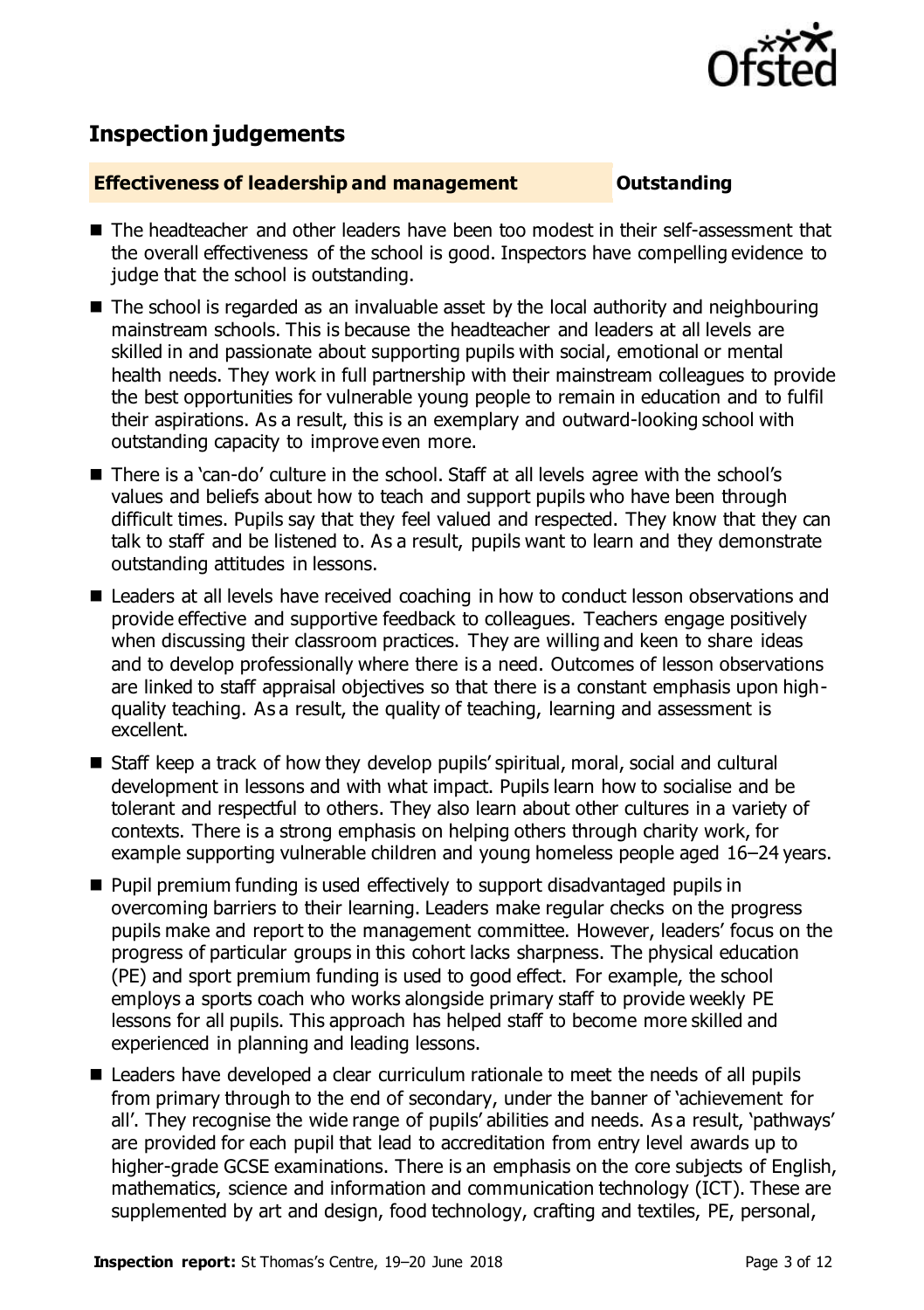

health and social education, outdoor education and careers and enterprise lessons. Occasionally, pupils have the opportunity to take a GCSE in Urdu or Punjabi. The assessment and recording systems in other subjects are not as well developed or as refined as in the core subjects.

- The school emphasises the importance of emotional health and well-being through the curriculum. For example, there are regular visits for primary pupils to local stables, libraries and museums. For older pupils, there are Prince's Trust activities, extracurricular sports and trips to the allotment. These opportunities promote pupils' confidence and self-esteem well.
- The highly effective leadership team means that the school requires only light-touch support from the local authority. The school works well with other stakeholders, including the local authority, to develop further the provision for pupils at risk of exclusion from their mainstream schools.

#### **Governance of the school**

- Governance is outstanding.
- The management committee comprises a range of experienced educational practitioners, currently in post or recently retired. They are passionate about the work of the school. The management committee is able to challenge and support leaders effectively due to their knowledge, skills, experience and backgrounds.
- The management committee has overseen and managed a number of improvements to how the school operates. It has recruited new staff and promoted the development of a new leadership team. These actions have resulted in a staff team that is equally passionate about developing the school's wider role in support of vulnerable pupils.
- $\blacksquare$  Evaluative reports and presentations presented by a wide range of staff inform the management committee about the impact of the school's work. For example, recently, a teaching-support assistant reported on how working on the school's allotment benefited pupils' spiritual, moral, social and cultural development.
- The headteacher's reports are succinct and provide useful information about the school's improvement, for example pupils' progress in learning, behaviour and attendance or the quality of teaching, learning and assessment. This gives rise to a range of challenging questions when management committee members hold leaders to account.

#### **Safeguarding**

- The arrangements for safeguarding are effective.
- Highly skilled staff and a named governor take overall responsibility for safeguarding.
- There is excellent communication within and outside the school, for example with other agencies. As a result, pupils surmount barriers such as poor attendance or emotional upsets to focus upon their learning in school.
- **Pupils are supervised well and staff provide consistent care. Pupils are encouraged and** trusted to keep themselves safe. They demonstrate this in lessons and in other contexts.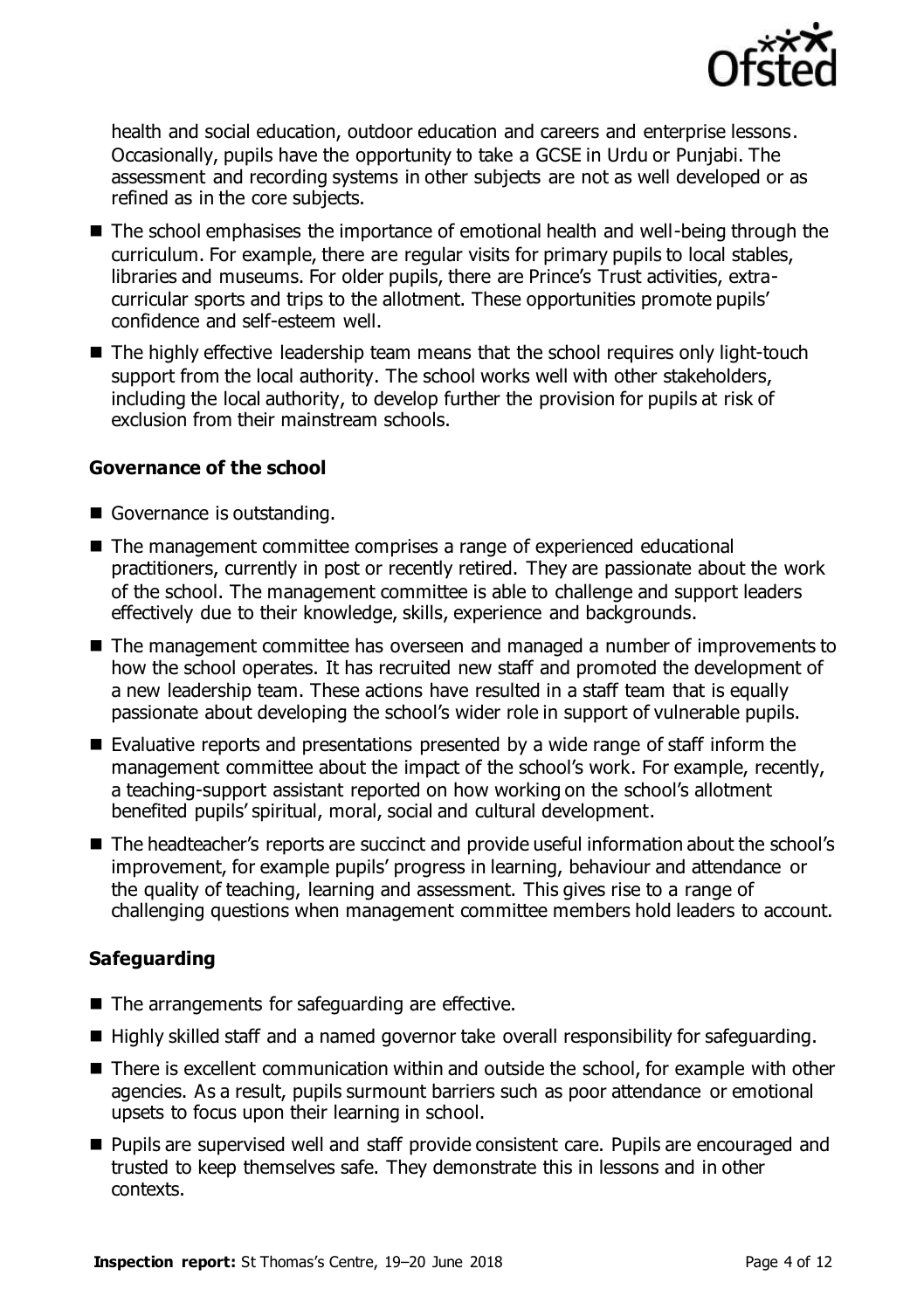

- There are strong procedures to ensure that pupils are safe when accessing information online from school computers.
- Staff are constantly aware of safeguarding. There is mutual trust between staff and pupils. Strong relationships with families ensure that matters of attendance, safety and emotional well-being are addressed at the earliest opportunity.
- Staff training in safeguarding, including the 'Prevent' duty, has led to them discussing safeguarding concerns each day at after-school briefings. They follow up concerns assiduously, often before concerns become serious.
- Leaders carry out robust pre-employment checks to reassure themselves that staff are suitable to work with children.

### **Quality of teaching, learning and assessment Outstanding**

- The quality of teaching, learning and assessment is outstanding because leaders work closely to support all staff. Leaders ensure that teachers adhere to agreed school policies, for example in the marking of and feedback on pupils' work. Teachers are enthusiastic and eager to develop their professional skills.
- The subject knowledge of specialist subject teachers is outstanding. As a result, their questioning and explanations enable pupils to grasp and understand new concepts without the fear of failure. This is evident across the age ranges. Inspectors confirmed that pupils' attitudes to, and engagement in, learning are exemplary.
- All classes are nurturing and welcoming. Staff celebrate pupils' work and efforts in displays, in line with the school's agreed policies. There are high expectations about behaviour and work presentation. Pupils understand that they will succeed because there are 'no exceptions, no excuses'.
- The quality of teaching support is outstanding. Teaching assistants work in close partnership with teacher colleagues to ensure that pupils develop the resilience to focus on their work and to learn. Staff make constant reference to assessment information on each pupil so that activities are always pitched appropriately to ensure that they offer suitable challenge. Consequently, the most able pupils can work at higher levels without wasting time on easy tasks. Conversely, lower-ability pupils have access to tasks which are pitched at their assessed reading levels so that they do not struggle unnecessarily.
- Staff promote the skills of reading, writing, spelling, grammar and mathematics across different subjects. For example, a visit by primary pupils to the seaside as part of a history topic led to some purposeful independent writing based upon their first-hand experiences. In science at key stage 4, specific terms relating to current work are explained and broken down by teachers to give pupils a greater understanding of new concepts. Mathematics skills are applied when pupils use calculation or measurement skills during science experiments.
- Teachers provide homework sensitively in accordance with pupils' social, emotional and mental-health needs. Some pupils are motivated to complete homework because they want to achieve at the highest levels.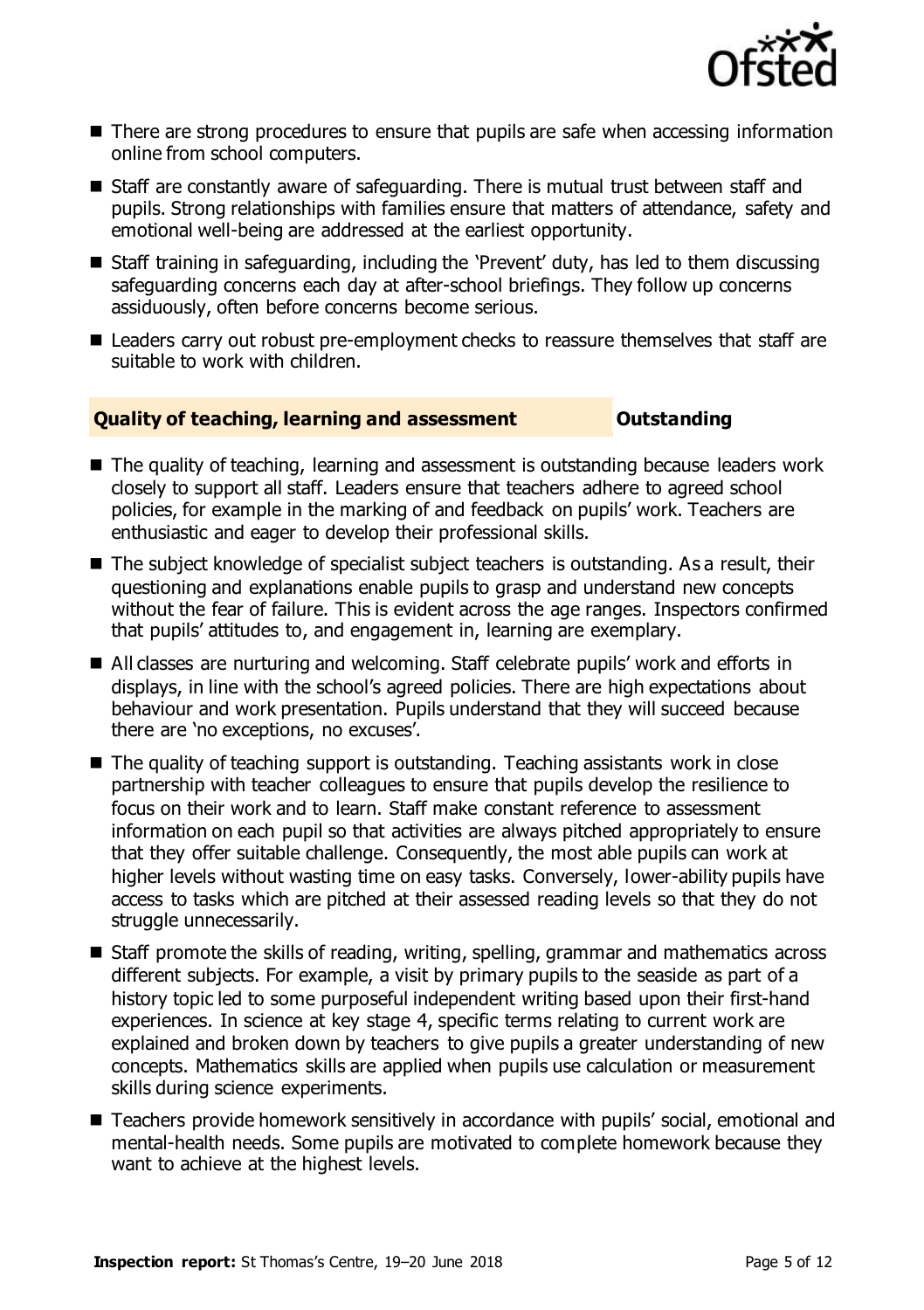

 Parents and carers receive accurate information about their child's progress against the targets that are set each half term. Those parents spoken to by inspectors value the excellent communication they have with staff about the progress their children are making.

#### **Personal development, behaviour and welfare <b>COU COUTS** Outstanding

#### **Personal development and welfare**

- The school's work to promote pupils' personal development and welfare is outstanding.
- On arrival at the school, all pupils, accompanied by their parents, follow an induction programme conducted by the headteacher. The school's expectations about learning and behaviour are explained clearly so that pupils know beforehand how they need to behave in and out of class. They understand that the staff will do all in their power to help them succeed.
- Pupils' attitudes to their learning are outstanding. New arrivals adapt quickly to the calm atmosphere around school and in each classroom.
- **Pupils not only concentrate on their work but are fully aware of the needs of other** pupils. They provide support to their classmates during lessons and willingly take turns, for example when older pupils read out loud in class or during snack time in key stage 1.
- The school's curriculum is organised so that pupils' physical and emotional well-being is at the heart of lessons in the school and on educational visits. For example, there was a very successful visit to Brockholes (a wetland and woodland nature reserve), where pupils met Prince Harry in his role in support of people with mental-health problems. A display in the school shows pupils developing their independent living and survival skills in an outdoor environment.
- Pupils' timetables across the key stages include well-being lessons in PE, cookery and Prince's Trust activities. These sessions enable pupils to develop skills and habits relating to healthy living and which enhance their self-esteem.
- **Pupils demonstrate their ability to stay safe, for example, during more unstructured** times in the school day. Staff achieve a very good balance between direct and at-adistance supervision. As a result, pupils, especially as they get older, take personal responsibility for their actions. Inspectors observed some pupils correcting others in their behaviour.
- Specific behaviours, for example relating to racist or homophobic bullying, are addressed and resolved quickly through staff-supported discussions. Personalised learning and behaviour programmes ensure that such incidents are kept to a minimum.
- Very few pupils attend alternative provision. Those who do mirror the attitudes and behaviour of their peers.

#### **Behaviour**

The behaviour of pupils is outstanding.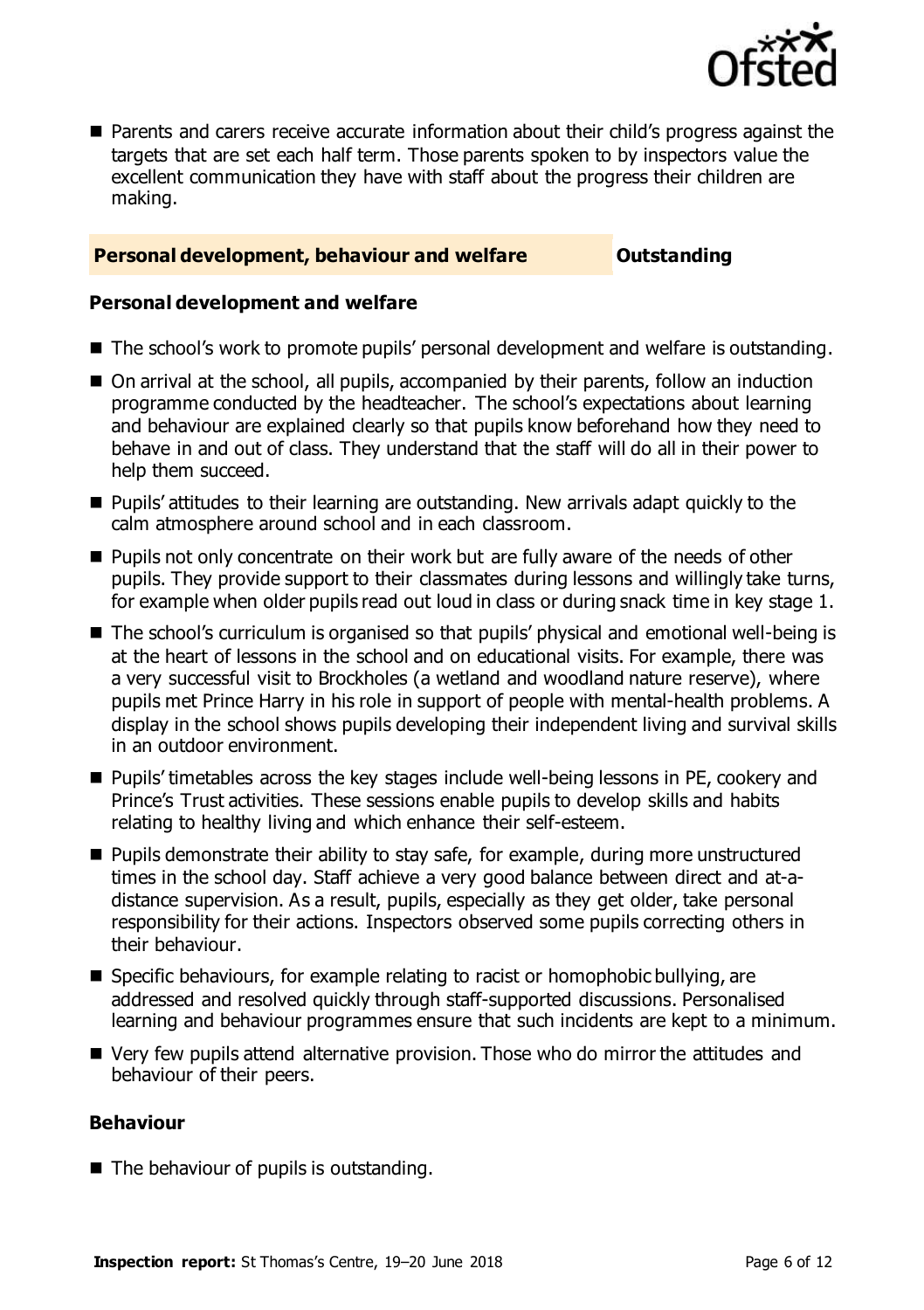

- **Pupils' behaviour in lessons, on the corridors, at breaktimes and lunchtimes is never** less than good and is often impeccable. This applies across the key stages and on each of the school's sites.
- **Pupils' behaviour towards each other is outstanding. They are tolerant and show** respect for one another, for example when playing playground games.
- Staff relationships with pupils are a great strength. A number of pupils say that they trust and respect the staff because staff spend time with them when teaching them or providing for their needs. As a result, pupils feel calm and able to concentrate in lessons.
- The school maintains meticulous records on behavioural incidents, including on fixedterm exclusions. As a result of leaders' actions, there has been a reduction in behavioural incidents over time.
- Most pupils who are referred to the school have deep-seated attendance problems. School leaders have worked relentlessly with families and other agencies to address these issues. Prior to joining the school, some pupils have been out of education for several months and even longer. However, through a range of strategies, including part-time timetables, home education and after-school provision, many pupils' lives have been transformed so that they have re-engaged with learning.

#### **Outcomes for pupils Outstanding**

- The great majority of pupils, including those who are disadvantaged, the most able and those who have special educational needs (SEN) and/or disabilities, make good or better progress from their often low starting points in English, mathematics, science, ICT and other subjects of the curriculum.
- Many pupils, especially younger ones, return to their mainstream schools and pick up their studies successfully.
- There is a range of accreditation available to meet the needs of individual pupils, including the lower-ability and most able pupils. As a result, pupils who remain at the school until the end of Year 11 leave with up to five GCSEs. The most able pupils achieve at the higher levels, for example in English and art and design. Lower-ability pupils achieve a mix of accreditation, for example in entry level English and mathematics, BTEC National Diploma food technology or Prince's Trust crafting and textiles.
- The progress and attainment of pupils exceed those of similar schools nationally.
- **Pupils are able to articulate their views and opinions about a given topic in a range of** contexts. The most able pupils engage well in discussions about 'Macbeth' or when explaining their mathematical reasoning in lessons about geometry or algebra. Lowerability pupils gain confidence in attempting new tasks in English and mathematics lessons because staff pitch the activities appropriately in line with recent assessment information.
- Reading is promoted very effectively and pupils respond well when given opportunities to read in turn in class or to an adult. They engage readily when asked to explain the meaning of words or phrases. Pupils complete follow-up research of unfamiliar words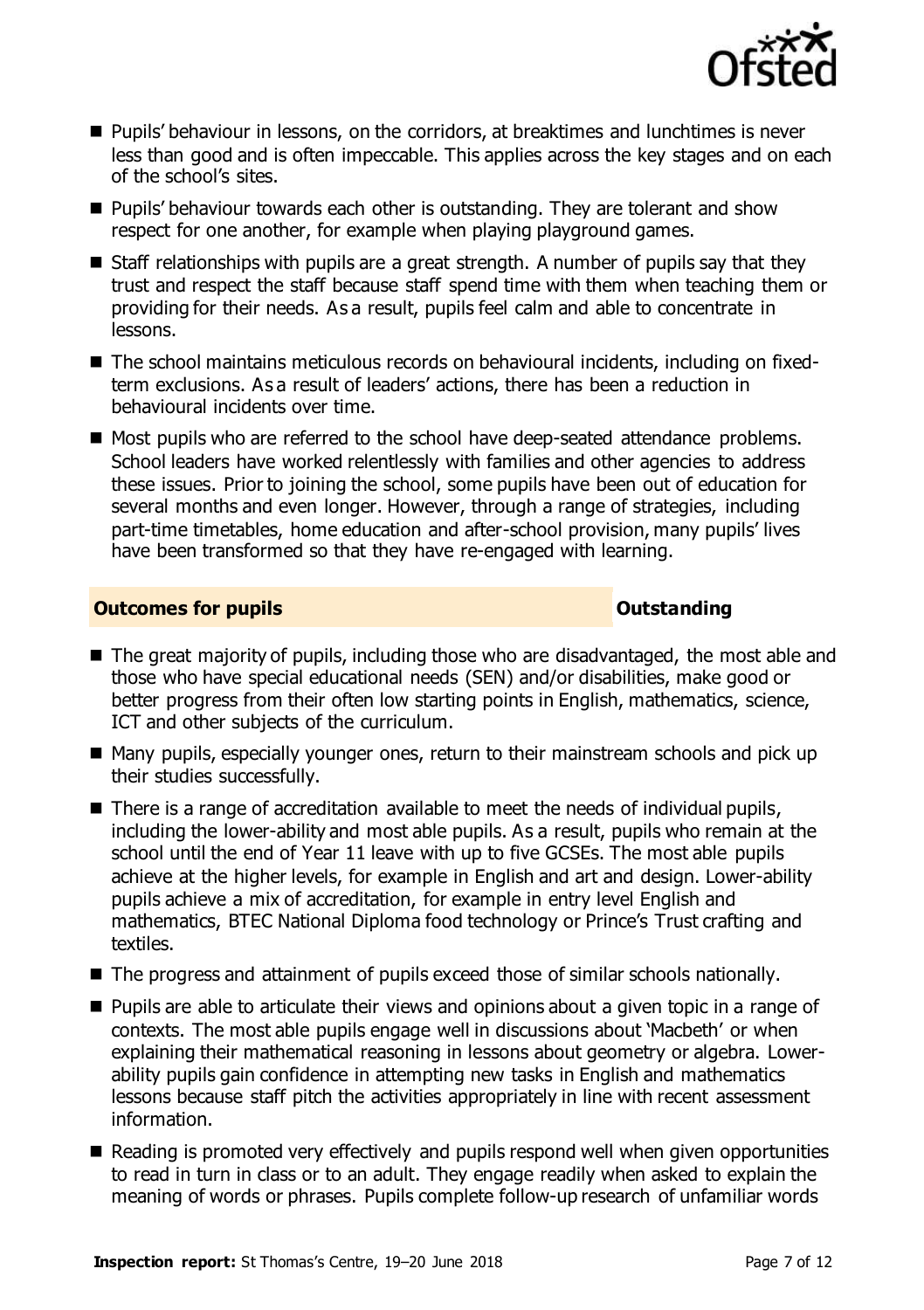

to improve their vocabulary. They understand the importance of reading and comprehension skills for independent living.

- Younger pupils develop good concentration skills when learning about phonics. They develop their independent reading, writing and spelling skills well so that they can then record their experiences after an educational visit.
- Workbooks viewed across each key stage show that teachers follow the school's agreed policy of setting learning targets from the assessment information gathered about each pupil. Pupils' progress towards their targets is monitored carefully, updated frequently and shared routinely with relevant staff. As a result, pupils know what they are learning and how well they are doing.
- **Pupils receive exceptionally good careers information, advice and guidance. It was** notable that a number of pupils were able to respond quickly and enthusiastically to questions about their future plans and aspirations. They are encouraged to build upon their strengths and talents, for example in art and design. The vast majority of pupils who leave the school move on successfully to sustained further education, employment or training placements.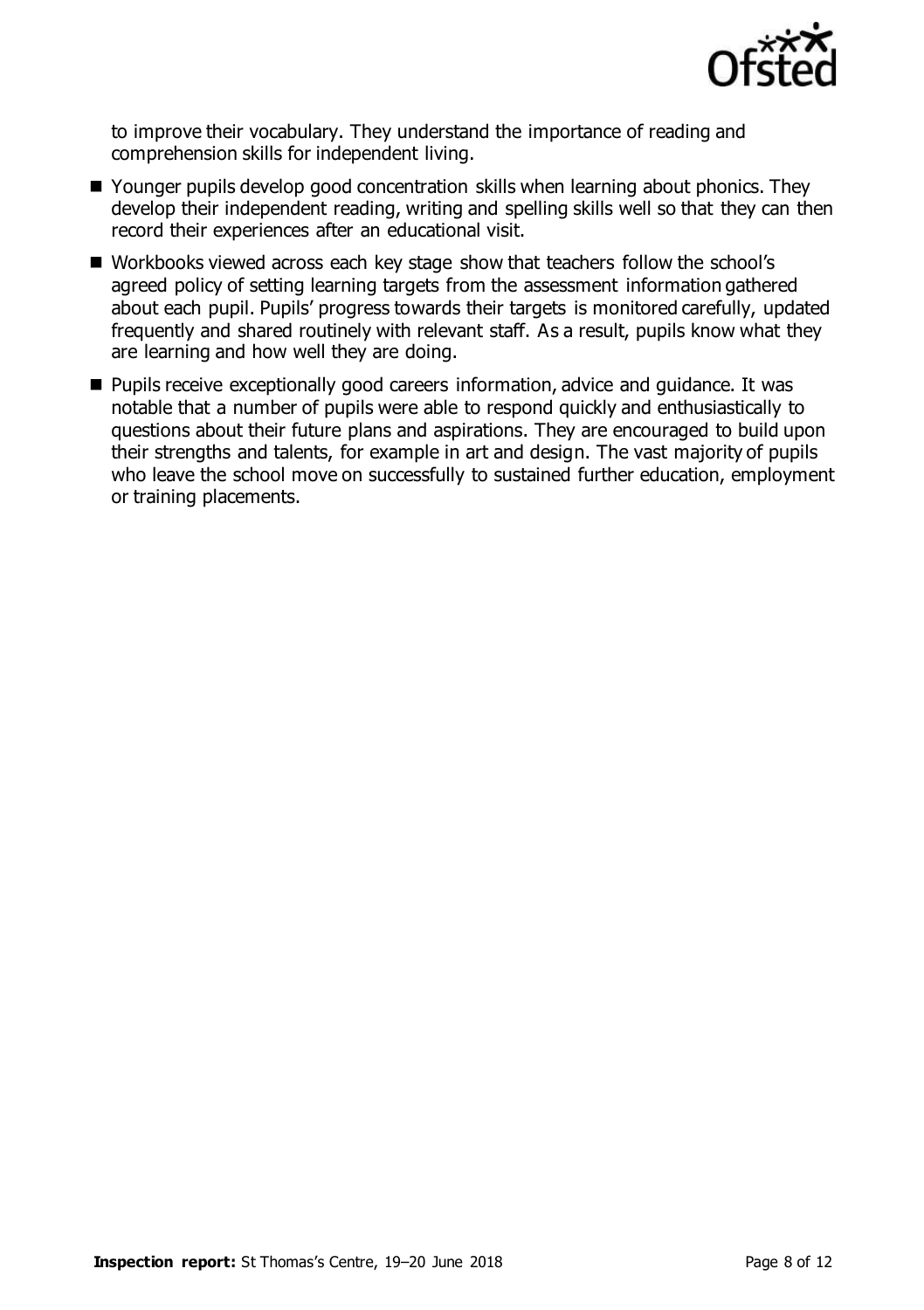

# **School details**

| Unique reference number | 132128                |
|-------------------------|-----------------------|
| Local authority         | Blackburn with Darwen |
| Inspection number       | 10046548              |

This inspection of the school was carried out under section 5 of the Education Act 2005.

| Type of school                      | Pupil referral unit               |
|-------------------------------------|-----------------------------------|
| <b>School category</b>              | Pupil referral unit               |
| Age range of pupils                 | $5$ to 16                         |
| Gender of pupils                    | Mixed                             |
| Number of pupils on the school roll | 166                               |
| Appropriate authority               | Local authority                   |
| Chair                               | Mr Brian Peacock                  |
| <b>Headteacher</b>                  | Mrs Joanne Siddle                 |
| Telephone number                    | 01254 680523                      |
| Website                             | www.stthomasscentre.com           |
| <b>Email address</b>                | jsiddle@stthomas.blackburn.sch.uk |
| Date of previous inspection         | 19-20 November 2013               |

### **Information about this school**

- From 2015, the school was established as an all-through pupil referral unit that has one headteacher and one management committee. Previously, there was a primary and a secondary pupil referral unit with two separate headteachers and management committees.
- The school provides for pupils who have social, emotional and mental health needs, many of whom have been at risk of permanent exclusion from their mainstream schools.
- The school continues to provide for the needs of pregnant schoolgirls and for pupils with additional medical needs. A few pupils are placed for assessment for an education, health and care plan and may then be placed at a special school.
- The school makes use of one alternative provider, The Heights Free School.
- There is a higher-than-average proportion of pupils who are disadvantaged.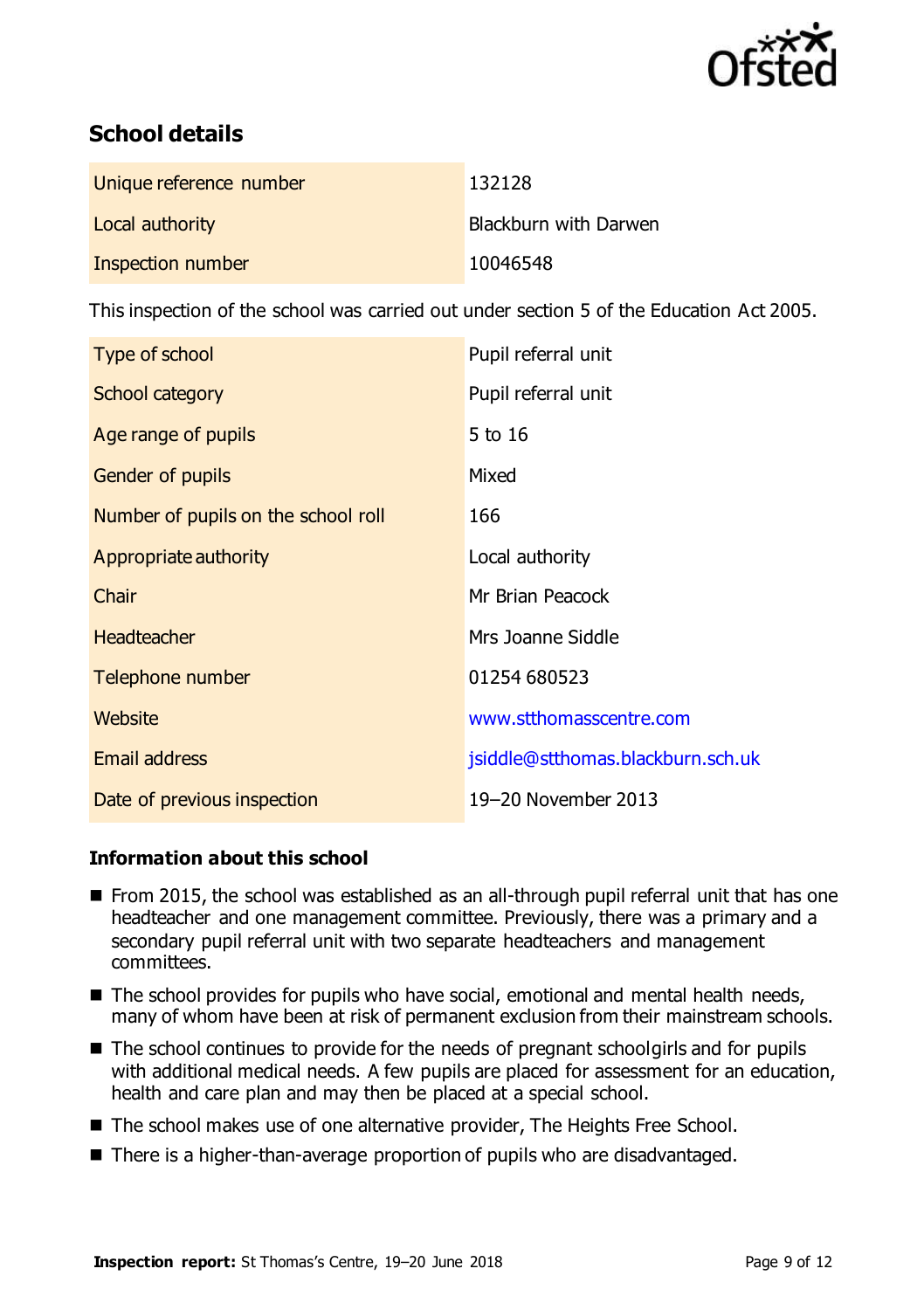

- The majority of pupils are of White British heritage. Approximately 18% have a Pakistani background.
- The headteacher is a local leader of education. The school's special educational needs coordinator is a specialist leader of education. They provide support in behaviour management and inclusion for local mainstream secondary and primary schools.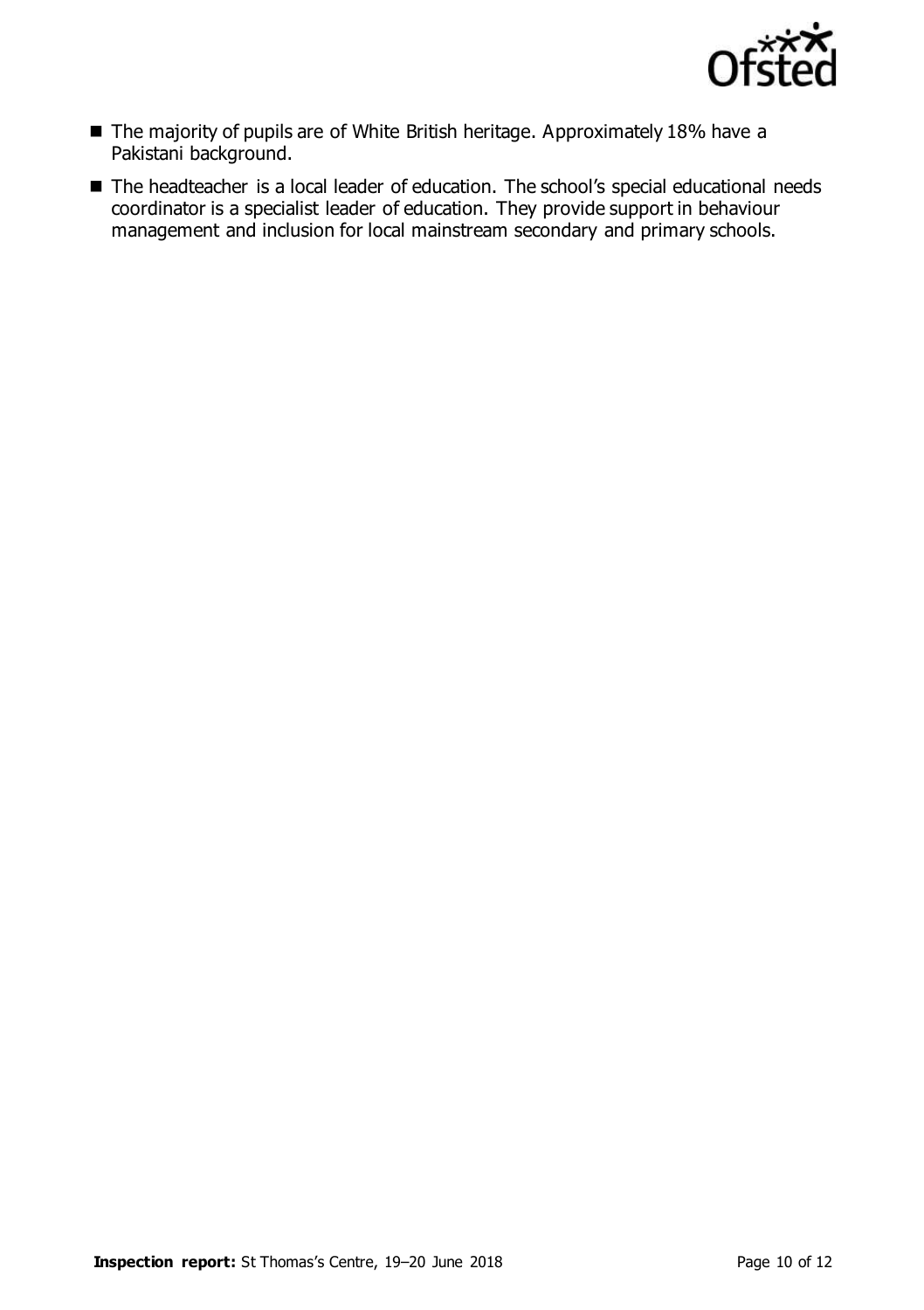

## **Information about this inspection**

- The inspectors observed lessons at each site, including the class based at Blackburn Royal Hospital. Some of these observations were completed jointly with the headteacher or deputy headteachers. Inspectors also looked at pupils' workbooks and spoke informally with pupils to assist in making judgements about their progress. They carried out an analysis of the workbooks and folders of different groups of pupils on the three sites.
- Inspectors spoke informally and formally with pupils about their views of the school, provision for their safety and well-being and the teaching and support they receive. Observations were made in different contexts of the school sites, including in the corridors and the playground and at lunchtimes.
- $\blacksquare$  Meetings were held with senior leaders on the three sites, middle leaders, eight members of the management committee, including the chair, and two local authority representatives. Telephone calls were held with the school improvement partner and the head of children's services.
- **Inspectors looked at a range of documentation, including the school's improvement** plan and review of its strengths and weaknesses. Other documentation seen related to the school's assessment and target tracking system, attendance, behaviour, safeguarding, staff appraisal and checks made on the quality of teaching, learning and assessment.
- There were no responses to Ofsted's online Parent View questionnaire. There were no free-text responses from parents. An inspector spoke with four parents at the school and took account of a recent survey of parental views conducted by the school.
- Inspectors took account of 39 responses to the staff online questionnaire. There were no responses to the pupils' online questionnaire.

#### **Inspection team**

| Jon Ashley, lead inspector | Ofsted Inspector |
|----------------------------|------------------|
| Linda Griffiths            | Ofsted Inspector |
| <b>Louise Corlett</b>      | Ofsted Inspector |